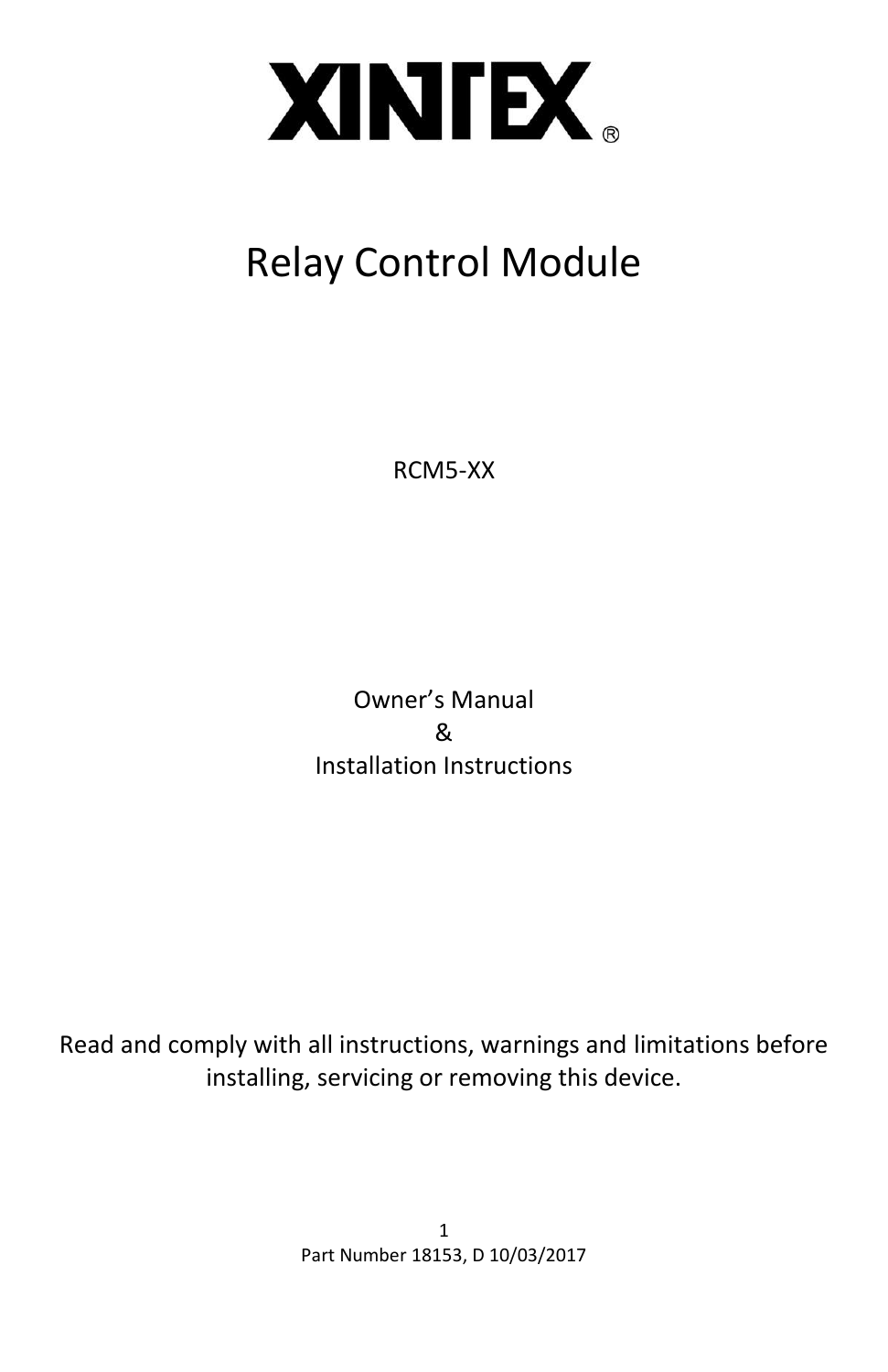Additional copies of this manual are available at no charge by contacting the manufacturer, distributor or dealer. Fireboy-Xintex reserves the right to change features without notice.

| <b>General Information</b>                  |   |
|---------------------------------------------|---|
| Specifications                              | 3 |
| <b>System Specifications</b>                | 3 |
| <b>Compatible Devices</b>                   | 3 |
| Operation of Xintex Relay Control Module(s) | 4 |
| Locating a Xintex Relay Control Module      | 4 |
| Installation                                | 4 |
| Mounting the Relay Control Module           | 4 |
| <b>Electrical Connections</b>               | 5 |
| Testing                                     | 6 |
| Maintenance                                 | 6 |
| Repairing Xintex Relay Control Modules      |   |
| Returning Xintex Relay Control Modules      |   |
| 1 Year Limited Warranty                     |   |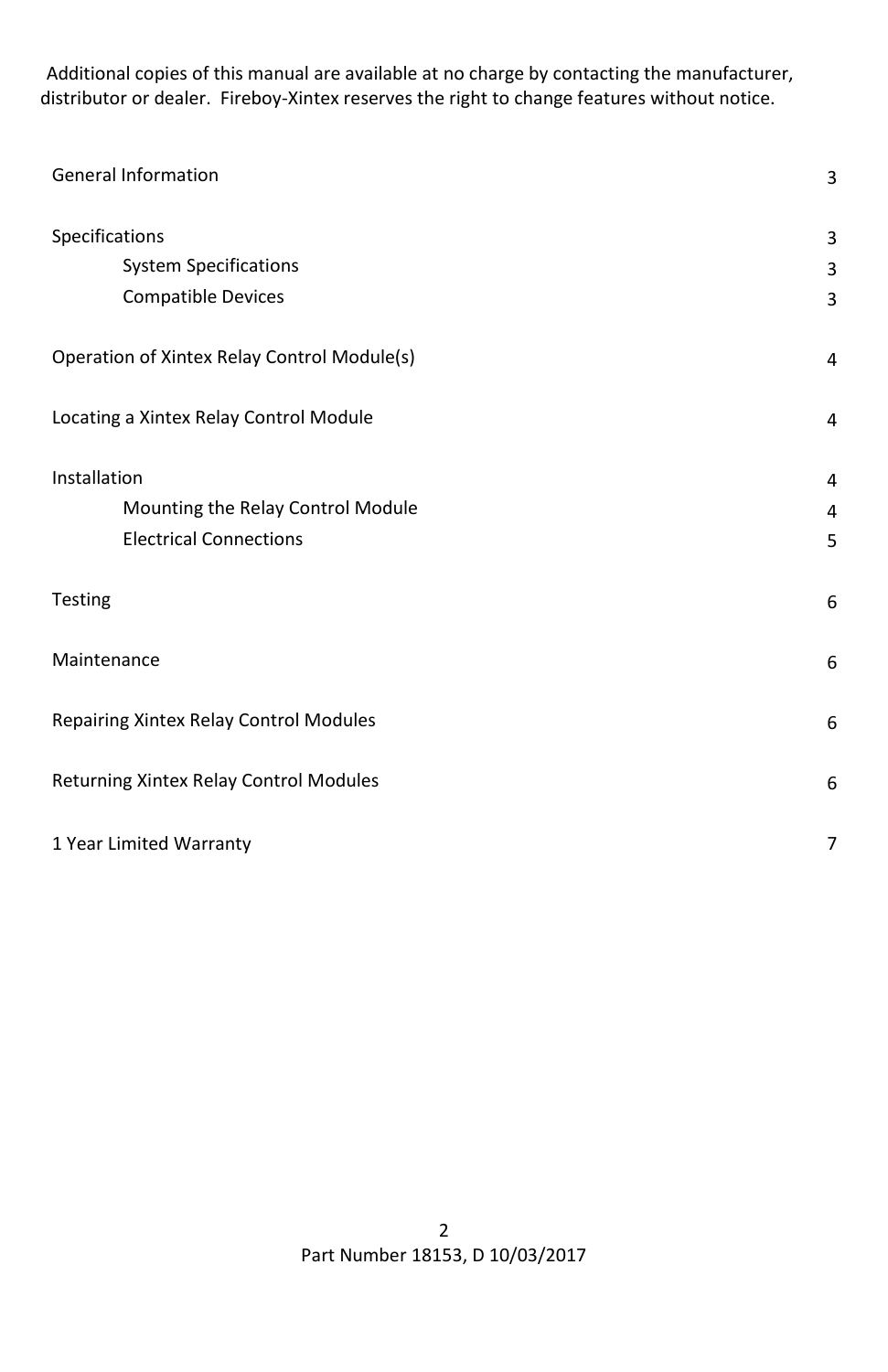The RCM5 is a Relay Control Module. It allows you to automatically deactivate devices based on the status of the connected Xintex detection device. The RCM5 uses a signal provided by the connected Xintex device to activate the internal relay. This allows you to shutdown generators or other devices automatically.

Specifications

System Specifications Operating Voltage: 9-32 VDC Nominal Current Draw: 15mA @ 12 VDC Maximum Current Draw: 40mA @ 9 VDC Maximum Relay Voltage: 30 VDC Maximum Relay Switching Current: 1 A Operating/Storage Temperature: -40°F (-40°C) to 158°F (70°C) Dimensions: 3.1" (76mm) x 2.1" (52mm) x 1.83" (46mm) Housing Material: Flame Retardant ABS

Compatible Devices

| CMD5-MBI-XX | Marine CO Alarm, Battery Powered, Interconnect                     |
|-------------|--------------------------------------------------------------------|
| CMD5-MBI-BX | Marine CO Alarm, Battery Powered, Interconnect, Black Housing      |
| CMD5-MDI-XX | Marine CO Alarm, 12/24 VDC Powered, Interconnect                   |
| CMD5-MDI-BX | Marine CO Alarm, 12/24 VDC Powered, Interconnect, Black Housing    |
| CMD5-RBI-XX | RV CO Alarm, Battery Powered, Interconnect                         |
| CMD5-RBI-BX | RV CO Alarm, Battery Powered, Interconnect, Black Housing          |
| CMD5-RDI-XX | RV CO Alarm, 12/24 VDC Powered, Interconnect                       |
| CMD5-RDI-BX | RV CO Alarm, 12/24 VDC Powered, Interconnect, Black Housing        |
| CMD5-HBI-XX | Residential CO Alarm, Battery Powered, Interconnect                |
| CMD5-HBI-BX | Residential CO Alarm, Battery Powered, Interconnect, Black Housing |

# **WARNING:**

12/24 VDC POWERED AND BATTERY POWERED UNITS SHOULD NOT BE INTERCONNECTED TOGETHER. IF 12/24 VDC POWER IS LOST, THEN THE INTERCONNECTED BATTERY UNITS WILL GO INTO INTERCONNECT ALARM. THE RCM5 UNIT WILL ALSO BE TRIPPED IF 12/24 VDC POWER IS STILL PRESENT AT THE RELAY CONTROL MODULE.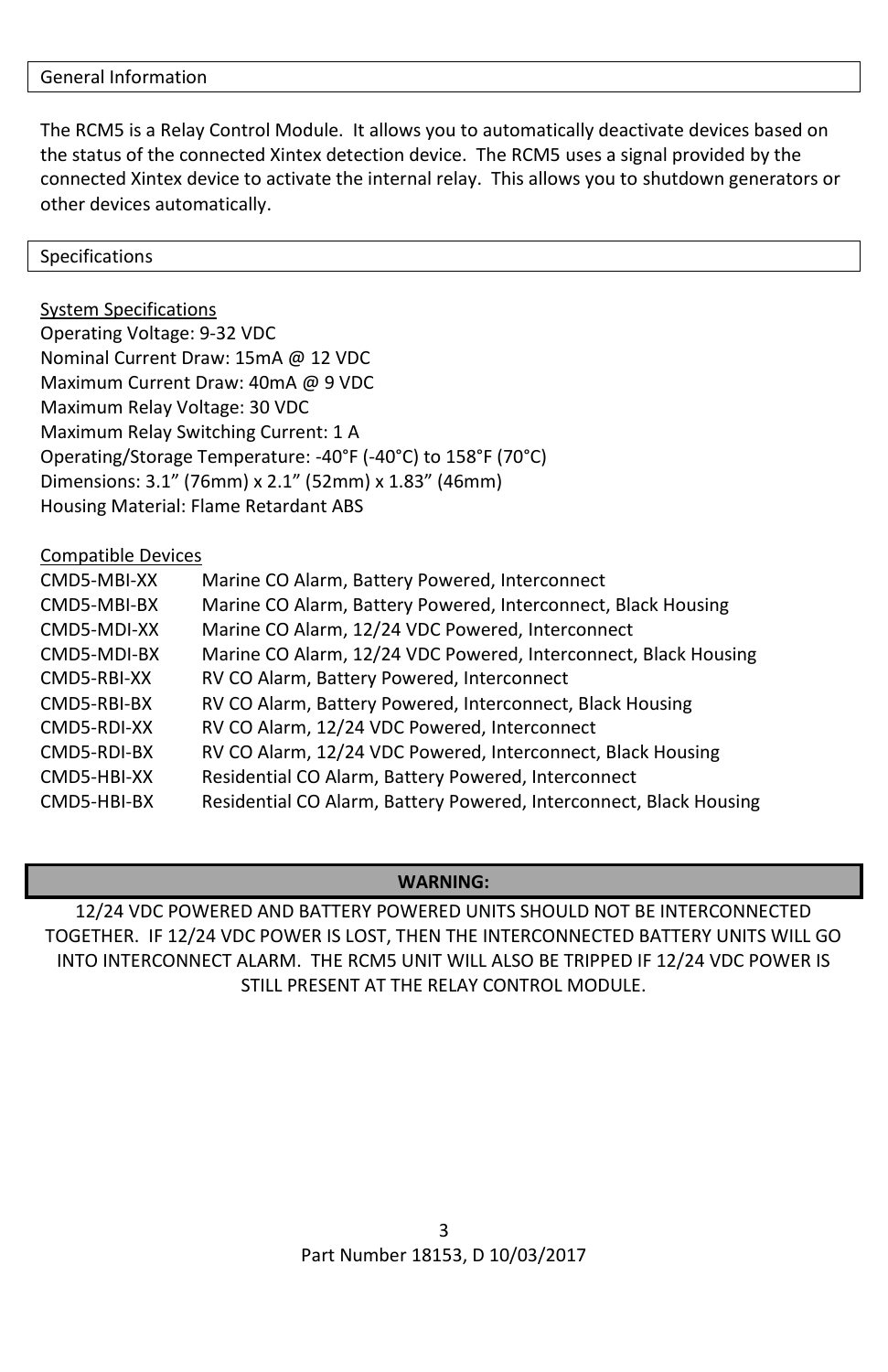# Operation of Xintex Relay Control Module(s)



The RCM5 has a 6 position terminal strip located on the top face of the unit. Power must be supplied to the unit, as well as the signal from a Xintex detection device. When the RCM5 receives the signal from the connected Xintex device, the relay is tripped. The RCM5 can be used to interrupt a device's ground and disable the device.

# Locating a Xintex Relay Control Module

Locate the RCM5 in a convenient place near the Xintex detection device for periodic testing and maintenance. Do not install in the bilge area, engine compartment or other hazardous locations. Do not install in locations where temperature, moisture, and/or ultraviolet light affect operation. This is not an ignition protected device.

## Installation

# Mounting the Relay Control Module



- Use appropriate length #8, Pan Head screws to secure Mounting Base. Two styles of 3/4" length provided.
- Do not over-tighten.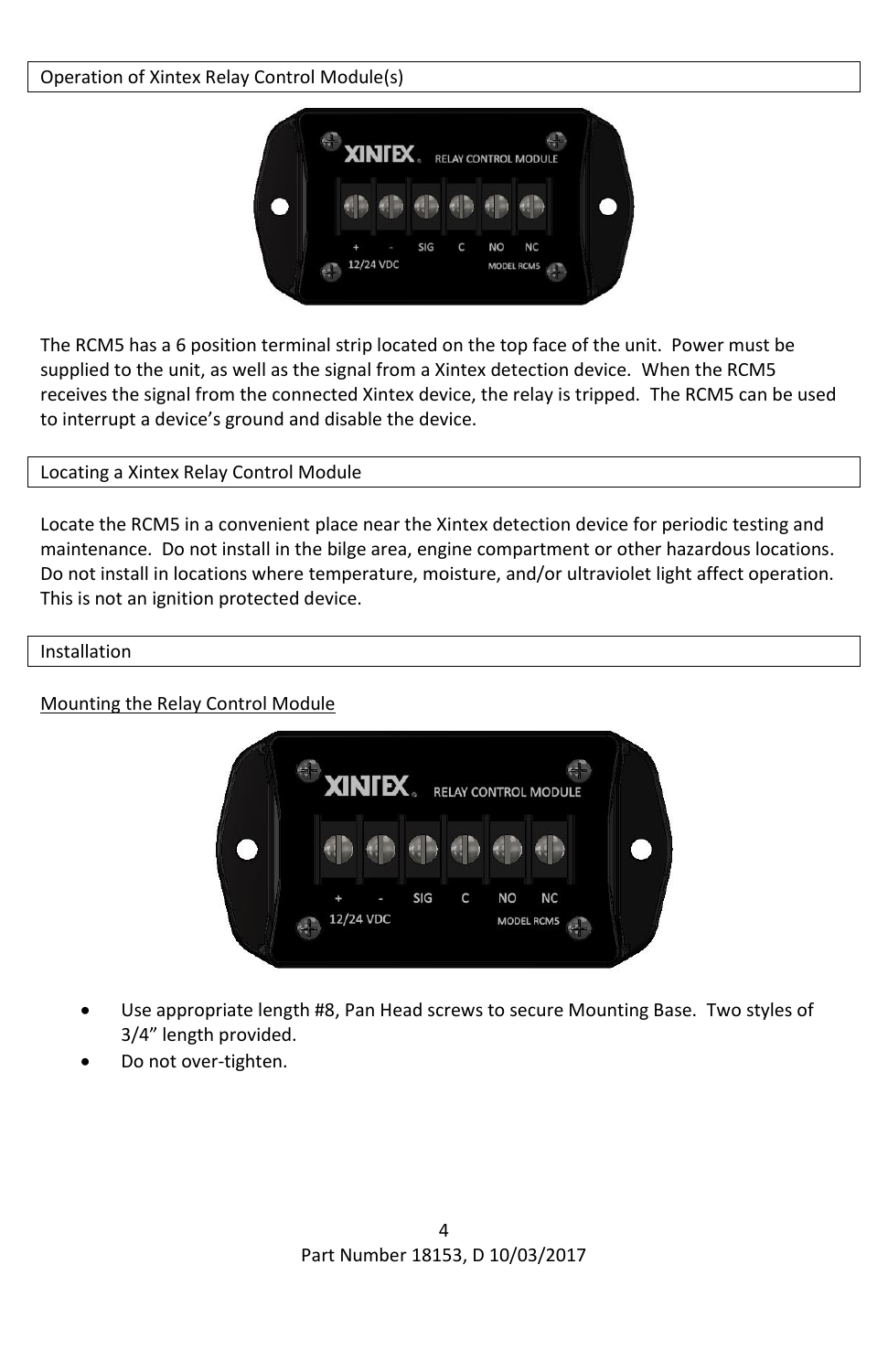# Electrical Connections

Use 18 Gauge wire in accordance with ANSI/NFPA 70 to make connections to the device. The resistance of the interconnected wiring shall be a maximum of 10 ohms.



For CMD5-(x)BI units:

Connect the Yellow wire from the CMD5 to the SIG terminal of the RCM5. Connect both the Battery NEG and the Brown wire from the CMD5 to the NEG terminal of the RCM5.

# For CMD5-(x)DI units:

Connect the Yellow wire from the CMD5 to the SIG terminal of the RCM5. Connect both the Battery NEG and the Brown wire from the CMD5 to the NEG terminal of the RCM5. The Brown wire from the CMD5 could also be grounded elsewhere as long as that location is also on the same battery circuit.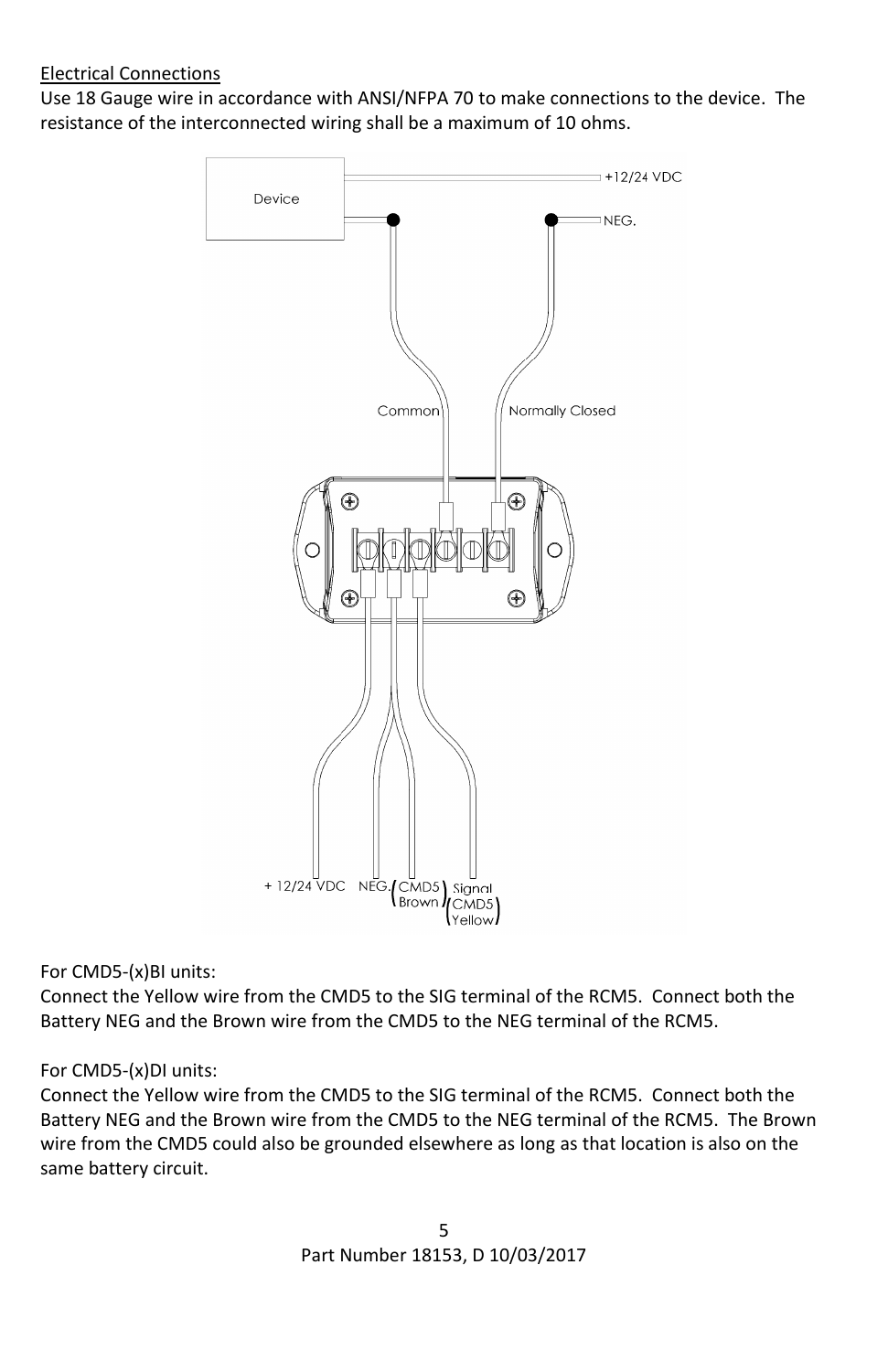Testing

Disconnect the NC wire connection on the RCM5. When the wire is disconnected, the connected device will turn off within 20 seconds.

Maintenance

The system should be tested periodically in the fashion described in the previous section. Use pressurized air to clean when necessary.

## Repairing Xintex Relay Control Modules

Xintex Relay Control Modules are not field serviceable. Components must be returned to the factory for any repairs.

## Returning Xintex Relay Control Modules

No product may be returned for credit or repair without a written "Returned Material Authorization" (RMA) form. Purchaser must call or email Fireboy-Xintex 616-735-9380 or fireboy@fireboy-xintex.com for a RMA. If due to extenuating circumstances a product is to be returned, after approval it must be received in 100% new/resalable condition. Products stored by the buyer for more than 26 weeks may not be returned for any reason. Maintaining fresh and current inventory is the responsibility of the buyer.